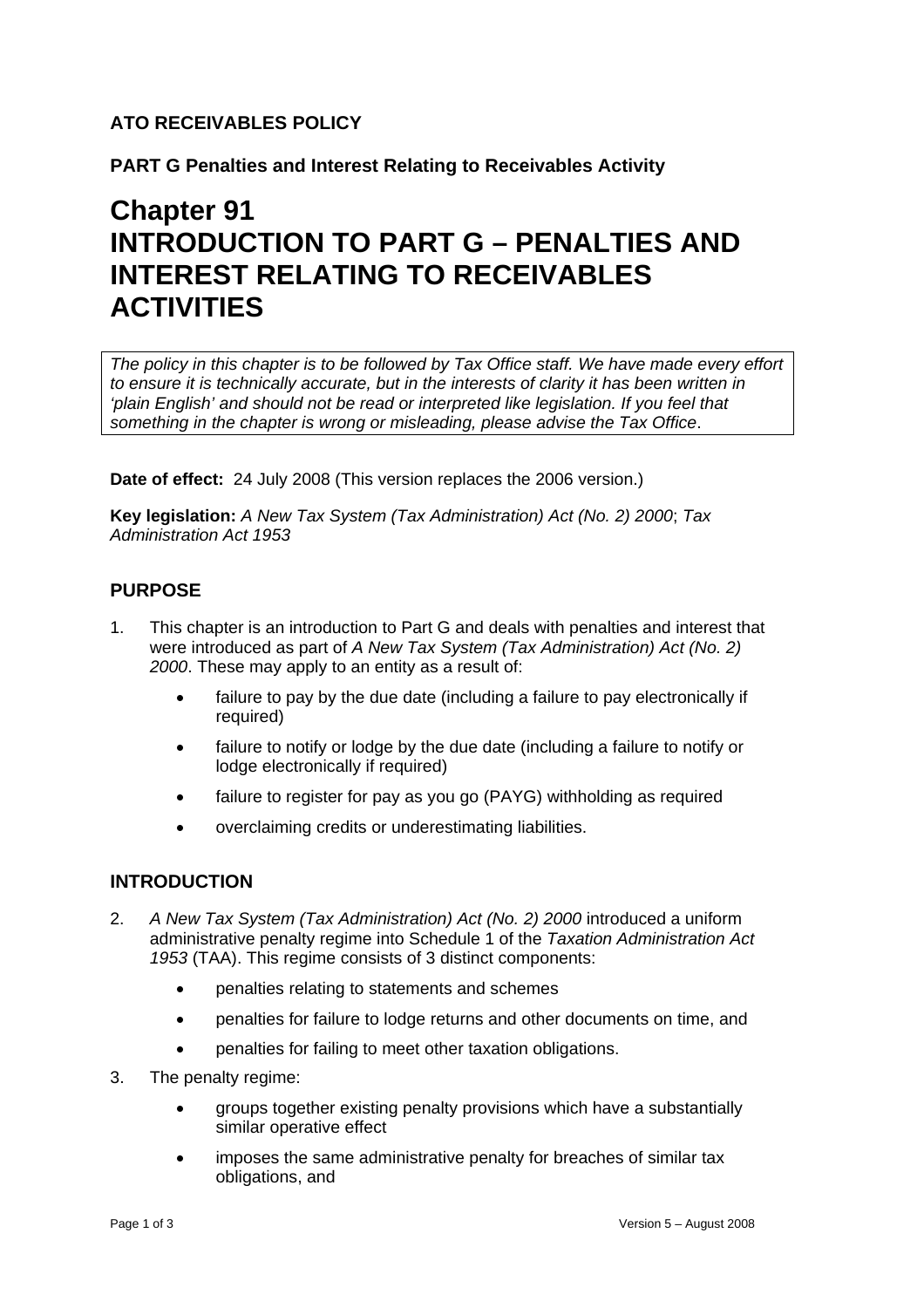- applies the new administrative penalty regime uniformly to all taxation laws, including those introduced as part of the New Tax System.
- 4. This administrative penalty regime applies to all taxation laws of which the Commissioner has administration.
- 5. The penalty regime was designed to overcome the problems within the former penalties framework, to be easily understood by taxpayers and easily administered by the Tax Office. It is equitable and supports compliance in that a common penalty applies where a taxpayer fails to satisfy the same type of obligation under different tax laws. The regime is consistent with the compliance model and the taxpayers' charter.
- 6. These measures were the second phase of the uniform penalties regime. The general interest charge (GIC) which is not, in law, a penalty but an interest charge, was introduced in 1999 in *Taxation Laws Amendment Act (No. 3) 1999* to apply a uniform interest rate to all late payments of tax.
- 7. As a result of the recommendations following the Review of Aspects of Income Tax Self Assessment on 16 December 2004, the Government announced the introduction of the shortfall interest charge (SIC) to improve the interest regime that applies to income tax shortfalls. This lower interest charge applies to shortfalls arising from amended income tax assessments for the 2004–05 and later income years, for the period from the due date of the original assessment, to the day before the assessment is amended.

#### **Date of effect**

8. The amendments contained in *A New Tax System (Tax Administration) Act (No. 2) 2000* generally applied from 1 July 2000. However, where the amendments relate to income tax return matters they applied to the 2000–01 and later income years. Amendments relating to fringe benefit tax return matters applied to the year of tax starting 1 April 2001 and later years.

# **POLICY**

## **Penalties and the compliance model**

- 9. The ATO Receivables Policy (the Policy) is an integral part of the Tax Office's strategy to improve taxpayer compliance. While the Policy is primarily concerned with taxpayers meeting their payment and lodgment obligations, its contribution to taxpayer compliance overall can be demonstrated by reference to the compliance model. (Refer to Chapter 3 'Risk management'.)
- 10. The principle of the compliance model applies to every facet of tax administration and is utilised widely at both strategic and operational levels. It illustrates that the individual circumstances of a taxpayer contribute to his or her underlying attitudes to compliance and to the subsequent behaviour. Accordingly, the Tax Office's strategies, including its approach to the imposition of penalties, are designed to improve that behaviour and in the long term, the underlying attitude to compliance.
- 11. The determination of the level of penalties (that is, the level to which the penalty imposed by law would be remitted) is predicated upon an evaluation of the overall compliance risk posed by the taxpayer, and this is based on their individual circumstances. In other words, the Tax Office needs to differentiate its treatment of taxpayers and will consider all available behavioural information (not just lodgment